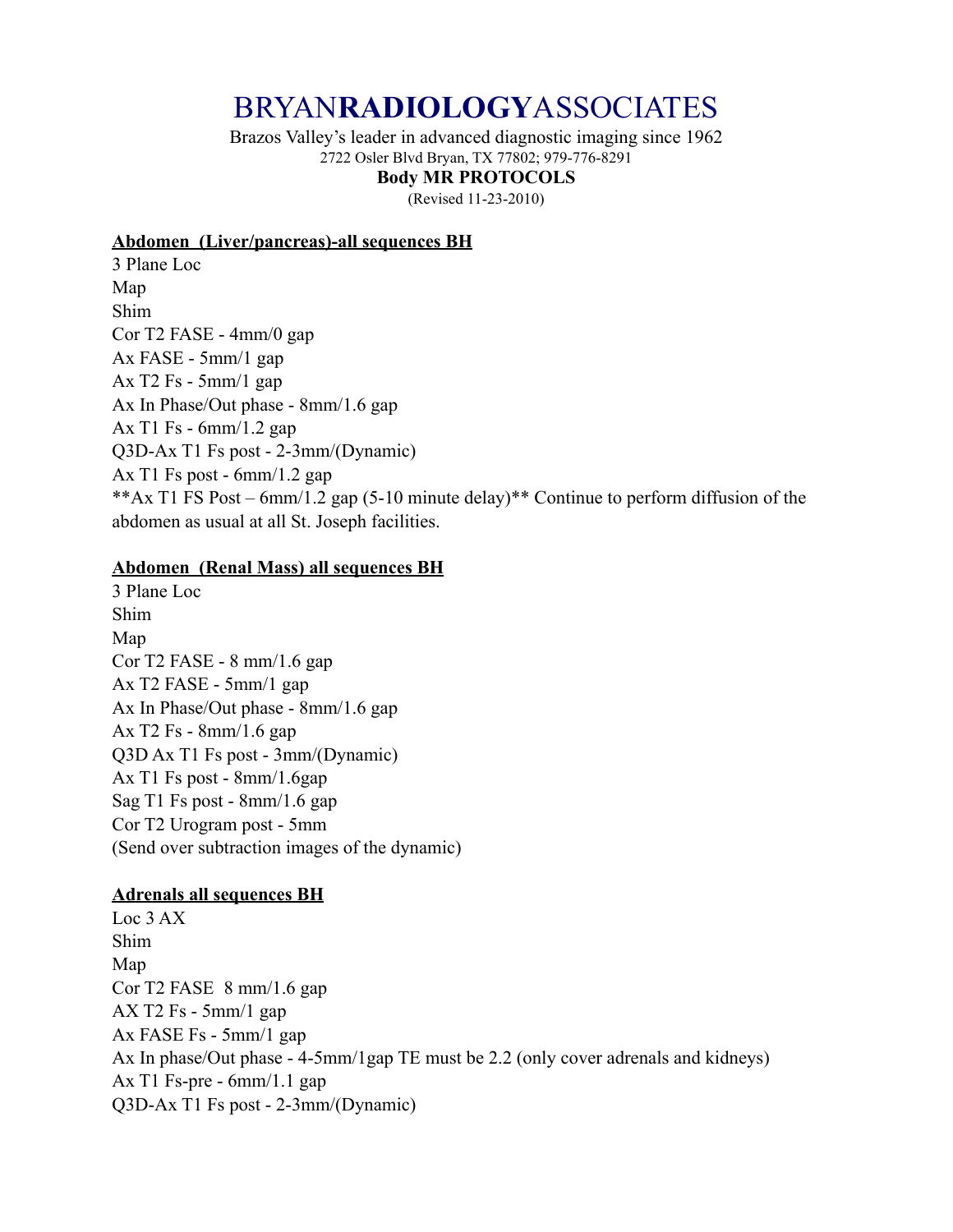Ax T1 Fs post - 6mm/1.2 gap

#### **Female Pelvis**

3 Plane Loc (send coronal loc for visualization of kidneys) Shim Map Sag T2 High Resolution/Small FOV Ax T2 High Resolution/Small FOV Cor T2 FASE - 8 mm/1.6 gap----include kidneys Ax In Phase/Out phase - 8mm/1.6gap Ax T1 Fs - 6mm/1.2 gap Ax T2 Fs - 5mm/1 gap Q3D-Ax T1 Fs post - 2-3mm/(ONLY 1 time point at 70s post injection) Ax T1 Fs post - 6mm/1.2 gap Sag Fs T1 post-6mm/1.2 (All axials must get above the bifurcation, excluding the dynamic sequence)

#### **Prostate**

3 Plane Loc Shim Map Sag High Resolution/Small FOV T2 Ax High Resolution/Small FOV T2 Cor High Resolution/Small FOV T2 Ax Out phase – 8mm/1.6 gap TE must be 2.2 Ax T1 Fs- Small FOV - 6mm/1.2 gap Ax T1 Fs post - Small FOV 6 mm/1.2 gap Sag T1 Fs post - Small FOV 6 mm/1.2gap Ax T1 Fs Normal FOV (bifurcation to prox femurs) post - 6mm/1.2gap

## **MRCP**

Cor T2 Fase - 5mm/ 1 gap Ax In Phase/Out phase - 6mm/ 1 gap Ax T2 Fs - 6mm/ 1 gap Ax T2 Fase - 4mm/ 1 gap Cor 2D MRCP - 4mm/ 0 gap Cor 3D MRCP - 2mm/ 0 gap Ax Q3D Post dynamic Post Ax T1 Fs - 6mm/ 1.2 gap \*\*Ax T1 FS Post – 6mm/1.2 gap (5-10 minute delay)\*\* Continue to perform diffusion of the abdomen as usual at all St. Joseph facilities.